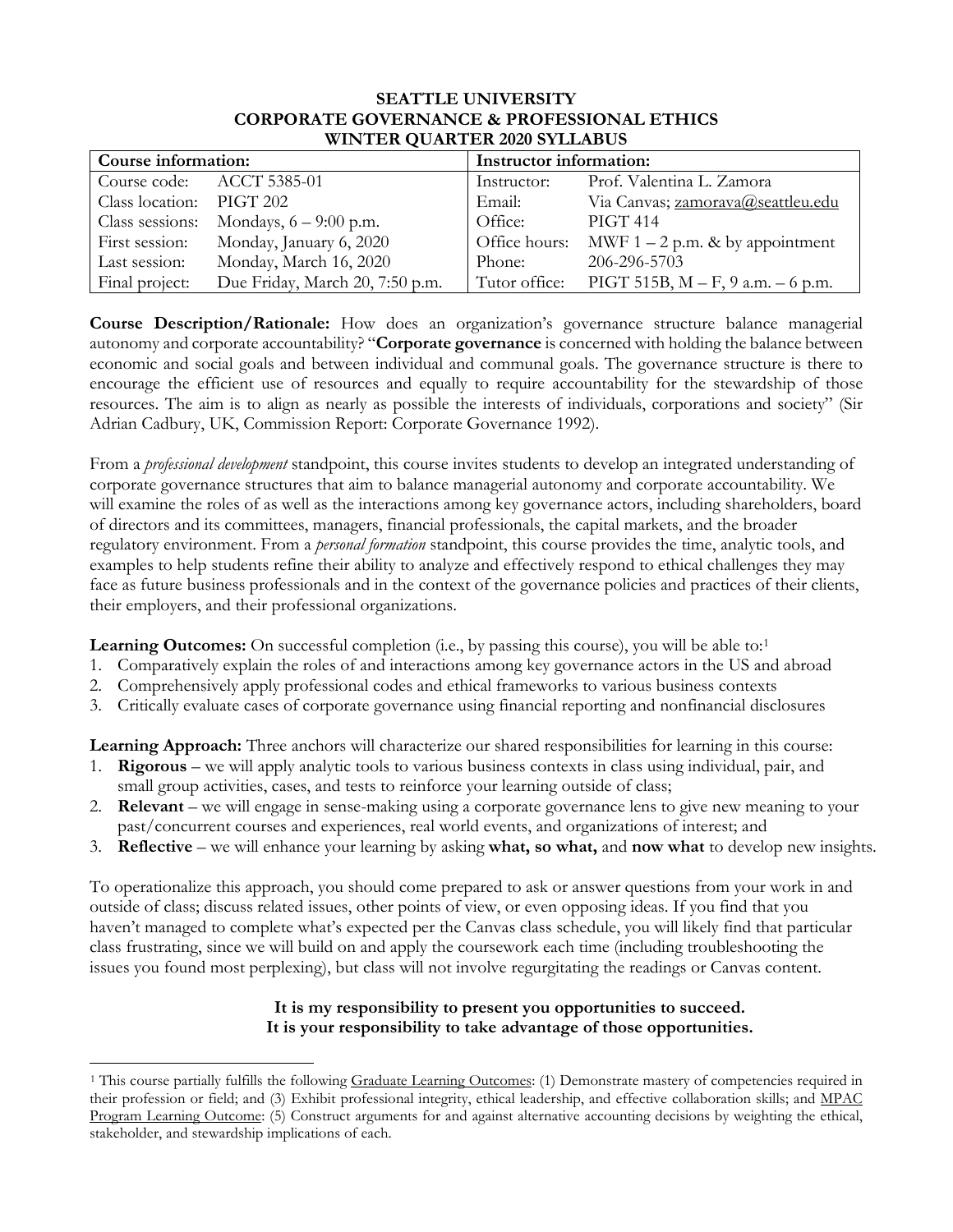## **Learning Resources and Policies**:

- **Bring required materials to every class session:** 
	- 1. Online access via Canvas/SU Library to Monks, R. A.G., and N. Minow. 2011. Corporate Governance, John Wiley & Sons, Incorporated
	- 2. Notes, handouts, and questions. Good note-taking skills are vital to you in your future career given you can't always expect to access technology and to be given notes.
- **Use technology on a by-announcement or by-approval basis only:** We will use: Word, Excel, Powerpoint, Studio, and Zoom. To minimize distractions and disruptions, all devices (cell phones, laptops, recorders, etc.), including mine, must be turned off during class except by prior instructor announcement or approval. If your phone accidentally goes off, I expect you to turn it off immediately, and not to respond. This is how we will respect each other's time and commitment to learning, and how we will avoid having you leave the class. Using technology to multitask and/or to record detracts from your own learning opportunity, distracts others, constrains safe and active discussions, and is discourteous to the entire class.
- **Read to ask follow-up questions about relevant current events:** Access the WSJ, FT, NYT, HBR, CFO Magazine, and Strategic Finance Magazine via the SU library [\(http://www.seattleu.edu/library/\)](http://www.seattleu.edu/library/).
- **Refer to information in Canvas first:** Our site [\(https://seattleu.instructure.com/courses/1589366\)](https://seattleu.instructure.com/login) contains the class schedule, topic modules, some grades, and other course materials. If you are missing any information, go to Canvas first. You are responsible for having reliable access to a computer with internet connection**.** Use the latest version of a browser other than Internet Explorer for full functionality.
- **Check Canvas daily for class schedule updates:** of deliverable due dates and other course expectations.
- **Email using Canvas to get a more timely response:** You are responsible for any and all messages and assignments that I send via Canvas or SU email. It is also your responsibility to maintain free space in your mailboxes so that you can receive messages with attached documents. Email subject heading should read: "ACCT5385- XX" where "XX" is your area of concern (e.g., Team Case in Canvas). Due to the constant threat of viruses, I delete without reading any messages without a subject, or with a subject that I find suspicious. If you practice good business communication skills and use Canvas to email me, you can generally expect a response within the next business day (i.e., Mondays to Fridays, except holidays).
- **Meet with the instructor at least once during the quarter:** Drop-in during office hours, sign-up for a meeting slot in Canvas, or make an appointment. I update my availability periodically to match your needs. Use the subject heading: "ACCT5385 appointment request" and in your email and provide a few days/times in order of your preference, the length of appointment (e.g. 10-15 minutes), and the specific reason for your appointment or call request. For an effective and efficient meeting, prepare a summary of **what** you want to discuss, why it matters (i.e., **so what**), and 2-3 courses of action we'll troubleshoot (i.e., **now what**).
- **Form a study team and agree on a teamwork system with 2 classmates by the first week:** Your classmates are a valuable resource as they have access to the course materials. Prior students and peers in other sections do not. You will be working with your classmates in and outside of class, so it is to your mutual benefit to get to know each other. Expect to support each other as this is the way in the real world.
- **Schedule tutoring:** The Department of Accounting maintains tutors for accounting courses. Tutors are in PIGT 515D and schedules are posted by the second week of the quarter. Tutor appointments become scarce especially before exam times so contact them in a timely fashion should you need additional help.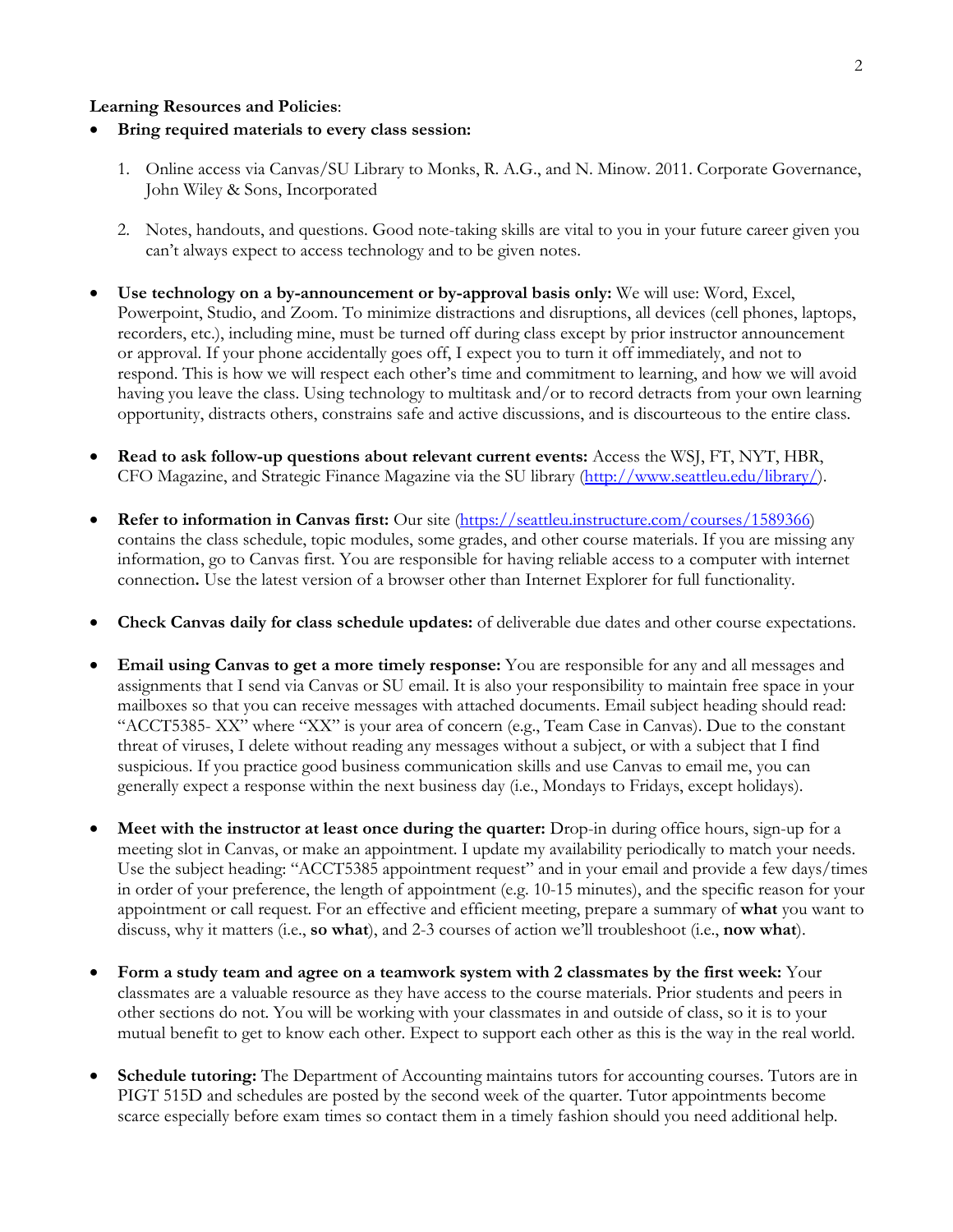- **Academic Resources:**
	- Library and Learning Commons (http://www.seattleu.edu/learningcommons/) (This includes: Learning Assistance Programs, Research [Library] Services, Writing Center, Math Lab)
	- Academic Integrity Tutorial (found on Canvas and SU Online)
- **Academic Policies on Registrar website:** (https://www.seattleu.edu/redhawk-axis/academic-policies/)
	- Academic Integrity Policy
	- Academic Grading Grievance Policy
	- Professional Conduct Policy (only for those professional programs to which it applies)
- **Notice for students concerning Disabilities:** If you have, or think you may have, a disability (including an 'invisible disability' such as a learning disability, a chronic health problem, or a mental health condition) that interferes with your performance as a student in this class, you are encouraged to arrange support services and/or accommodations through Disabilities Services staff located in **Loyola 100, (206) 296-5740**. Disability-based adjustments to course expectations can be arranged only through this process.
- **Notice Regarding Religious Accommodations:** It is the policy of Seattle University to reasonably accommodate students who, due to the observance of religious holidays, expect to be absent or endure a significant hardship during certain days of their academic course or program. Please see, *Policy on Religious Accommodations for Students* [\(https://www.seattleu.edu/media/policies/Policy-on-Religious-](https://www.seattleu.edu/media/policies/Policy-on-Religious-Accommodations-for-Students---FINAL.PDF))[Accommodations-for-Students---FINAL.PDF\).](https://www.seattleu.edu/media/policies/Policy-on-Religious-Accommodations-for-Students---FINAL.PDF))"
- **Office of Institutional Equity:** Title IX of the Education Amendments of 1972 (Title IX) prohibits discrimination based on sex in educational programs or activities that receive Federal financial assistance. This prohibition includes sexual misconduct, which encompasses sexual harassment and sexual violence. Seattle U remains committed to providing a safe and equitable learning, living, and working environment. Seattle U offers emergency, medical, and other support resources, as well as assistance with safety and support measures, to community members who have experienced or been impacted by sexual misconduct.

Seattle U requires all faculty and staff to notify the University's Title IX Coordinator if they become aware of any incident of sexual misconduct experienced by a student. For more information, please visit [https://www.seattleu.edu/equity/.](https://www.seattleu.edu/equity/)

If you have any questions or concerns, you may also directly contact the Title IX Coordinator in the Office of Institutional Equity (**email**: [oie@seattleu.edu;](mailto:oie@seattleu.edu) **phone**: 206.296.2824) University Resources and Policies.

| Performance assessment: Grades are assigned based on the following weights and approximate grading scale: |         |        |                |              |                              |
|-----------------------------------------------------------------------------------------------------------|---------|--------|----------------|--------------|------------------------------|
| Component weights:                                                                                        | Percent | Points | Grading scale  |              | Letter Historical frequency: |
| Knowledge check quizzes*                                                                                  | $10\%$  | 30     | 94% and higher | A            | (24%)                        |
| Team assignments*                                                                                         | 50%     | 150    | $90\% - 93\%$  | А-           | (26%)                        |
| Individual final project*                                                                                 | 30%     | 90     | $87\% - 89\%$  | B+           | $(14\%)$                     |
| Professionalism & Participation*                                                                          | $10\%$  | 30     | $83\% - 86\%$  | В            | (15%)                        |
| Total                                                                                                     | $100\%$ | 300    | $80\% - 82\%$  | $B-$         | $(9\%)$                      |
|                                                                                                           |         |        | $77\% - 79\%$  | $C+$         | (2%)                         |
|                                                                                                           |         |        | $73\% - 76\%$  |              | (4%)                         |
|                                                                                                           |         |        | 72% and below  | C- and below | (3%)                         |

\* Rubrics are in Canvas. Limit discussion of assignments, team cases, and tests to instructions, requirements, and guidance. Any unacknowledged sharing or copying any (even partial) solutions with present or past students or teams violates Academic Policies and will be pursued in accordance with SU/Albers policies.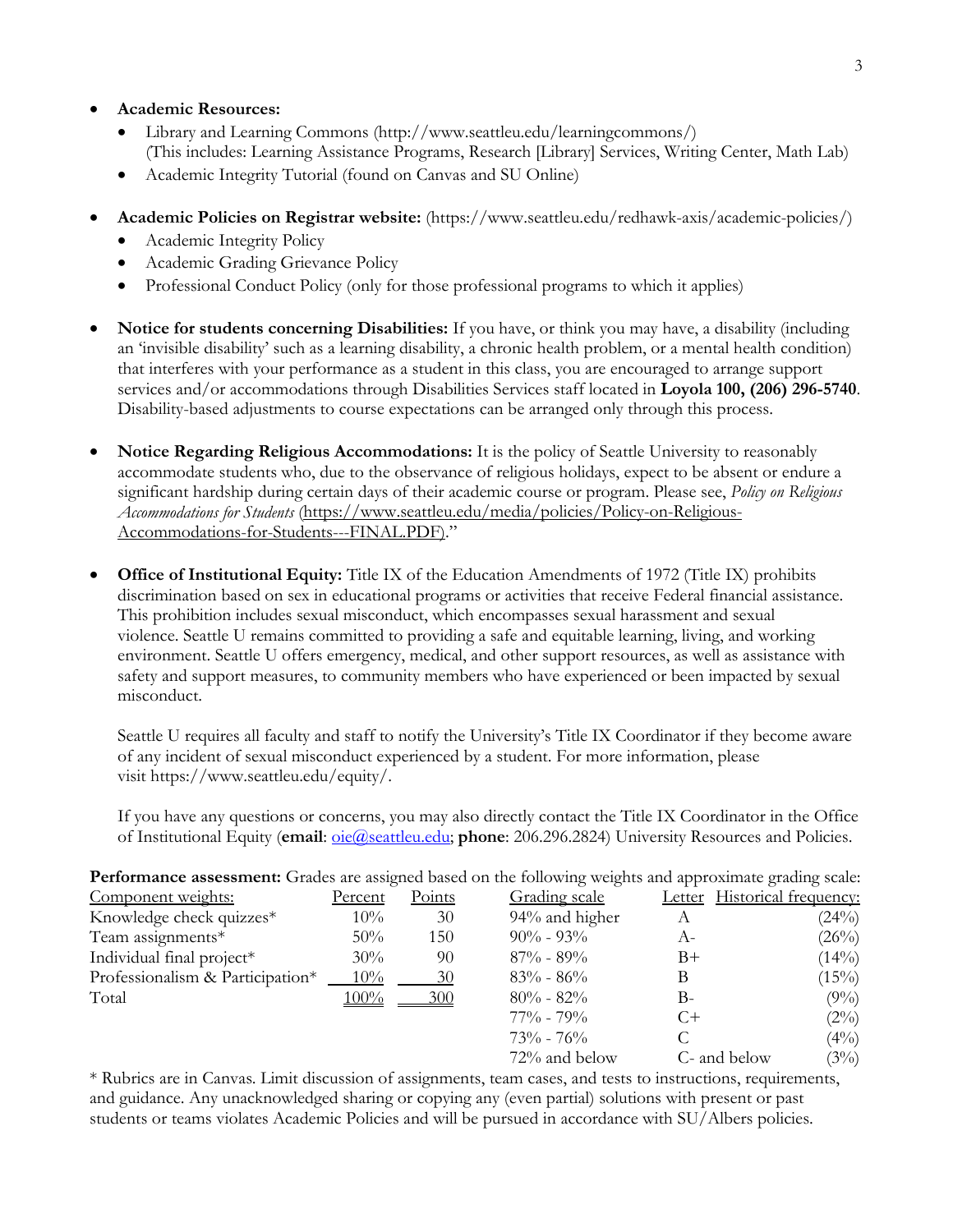**Knowledge check quizzes (worth 10%, 30 points):** There are 6 knowledge check quizzes in Canvas worth 6 points each. Your best 5 quizzes count. Questions are from the assigned readings and other media content, all designed to incrementally develop your working knowledge and your achievement of topic learning outcomes. To receive any points, you must complete, by the due date, all of the sequential module parts:

- 1. Complete the assigned readings and additional media content;
- 2. Complete the knowledge check questions, each worth partial points that total to 6 points;

A missed module results in 0 points. There are no makeup quizzes.

**Team assignments (worth 50%, 150 points):** There are 8 team assignments. Team assignments 4 and 8 are worth 25 points each and both count. The remaining 6 team assignments are case-based and worth 20 points each. Your team's best 5 case-based team assignments count. Team cases are designed to deepen hard skills including primary source research, data analysis, model application, coping with ambiguities, and creative problem-solving. Instructions, requirements, and guidance will be distributed separately and in a timely fashion. For the case-based assignments, the first 17 points are based on written team responses to case questions. In general, case responses are expected to demonstrate your team's ability to deliver the following:

- 1. Clear and full understanding of what the issues are, why the issues are important, and who are affected.
- 2. Analyses of alternatives are correct, complete, and with attention to practical details.
- 3. Explanations are clear, concise, correct, considerate, thorough, well-organized, and uses active voice.
- 4. Recommendations are internally logical, clearly stated, well-supported, and consistent with case facts.
- 5. Overall presentation meets all other case requirements as specified in the case handout.

The last 3 points for the case-based team assignments are based on written individual responses to debriefing questions distributed in class on the day the case is due. Immediately thereafter, these will be randomly, anonymously peer-graded. A missed case results in 0 points for all team members. The instructor reserves the right to check your submissions and corrections to adjust points as deemed necessary. There are no makeup cases.

**Individual final project (worth 30%, 90 points):** The final project provides an opportunity to practice analyzing how a real company balances managerial autonomy with corporate accountability. Each student will prepare a report analyzing an organization's corporate governance structure based on evidence gathered from primary sources (i.e., company financial statements, supplemental disclosures, and other publicly-available information) and based on an application of the Council of Institutional Investors' Corporate Governance (CII-CG) Policies. The report will also provide one recommendation to better balance managerial autonomy and corporate accountability based on the analysis and findings. The report will include a discussion weighing the potential ethical, stakeholder, and/or stewardship implications of the recommendation. Project resources, instructions, requirements, and guidance will be distributed separately in a timely fashion. There are no makeup final projects. In general, final projects are expected to demonstrate your ability to deliver the following:

- 1. Analysis and synthesis of each of the six components of the CII-CG Policies is thorough and thoughtful.
- 2. Recommendation and discussion meaningfully address issues and/or are directly linked to key findings.
- 3. Overall presentation meets all other final project requirements as specified in the project handout.